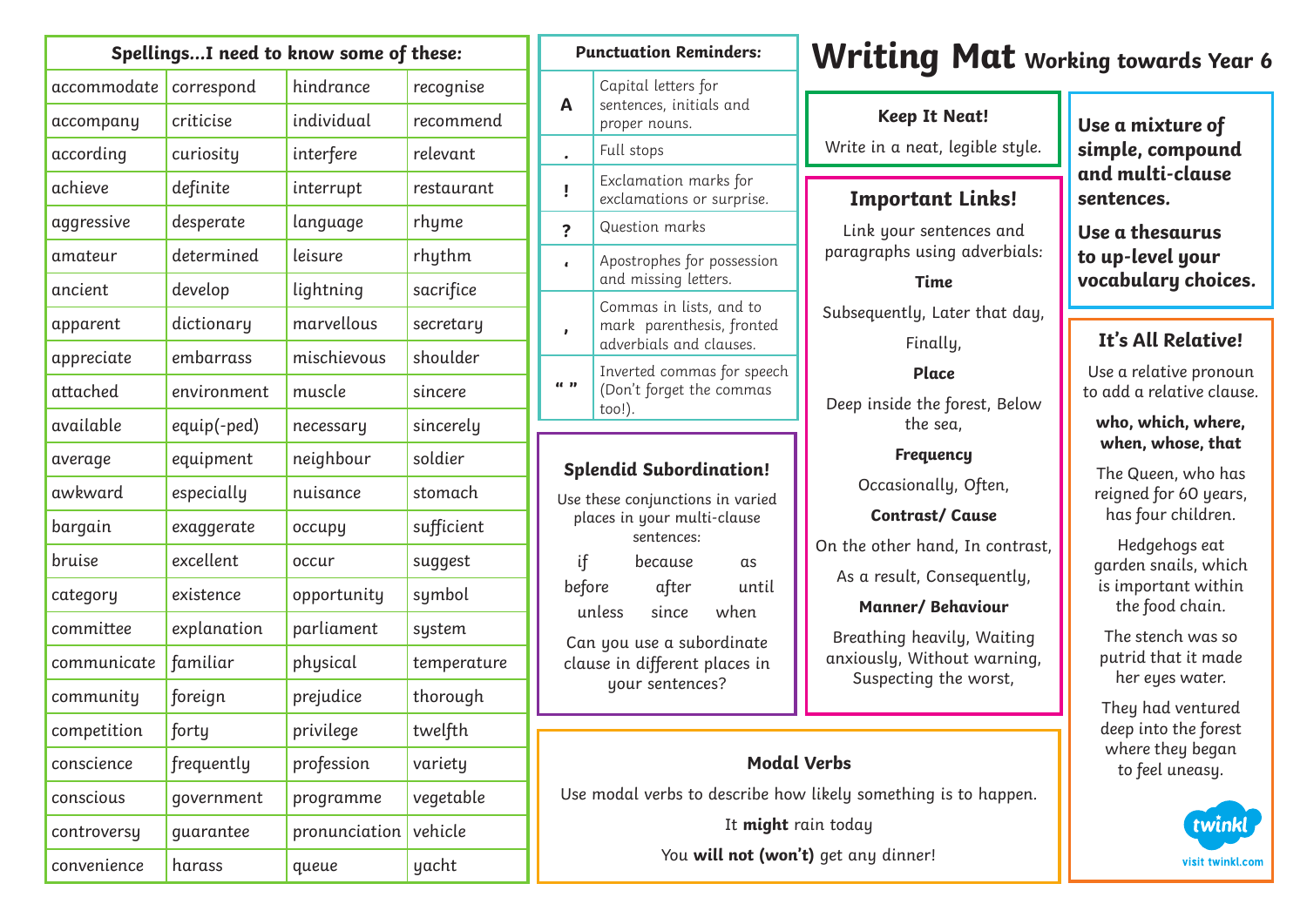## **Important Links!**

Link your sentences and paragraphs using adverbials:

**Time**  Subsequently, Later that day,

#### **Place**

Deep inside the forest, Below the sea,

#### **Frequency**

Occasionally, Often,

#### **Contrast/ Cause**

On the other hand, In contrast,

As a result, Consequently,

#### **Manner/ Behaviour**

Breathing heavily, Waiting anxiously, Without warning,

#### **Creating Cohesion Top**

**Tip:** Not only can you use pronouns like he, she, it or they instead of repeating a name or names but how about other names or titles too? Here's some examples: the teacher, she, Mrs Smith, the lovely woman or the lady with the long hair.

|                                                                         | Be a Punctuation Professional:                                                                                                                                                                                                                                                              |                                  |
|-------------------------------------------------------------------------|---------------------------------------------------------------------------------------------------------------------------------------------------------------------------------------------------------------------------------------------------------------------------------------------|----------------------------------|
| A                                                                       | Capital letters for<br>sentences, initials and<br>proper nouns.                                                                                                                                                                                                                             |                                  |
|                                                                         | Full stops                                                                                                                                                                                                                                                                                  |                                  |
| ì                                                                       | Exclamation marks for<br>exclamations or surprise.                                                                                                                                                                                                                                          |                                  |
| ?                                                                       | Question marks                                                                                                                                                                                                                                                                              | pur                              |
| Ċ                                                                       | Apostrophes for possession<br>and missing letters.                                                                                                                                                                                                                                          | Th<br>E                          |
| ı                                                                       | Commas in lists, and<br>sentences.                                                                                                                                                                                                                                                          | The<br>Μ                         |
| "                                                                       | Inverted commas for speech<br>(Don't forget the commas<br>$\text{too}$ !).                                                                                                                                                                                                                  | The<br>$- \mathsf{S}$            |
|                                                                         |                                                                                                                                                                                                                                                                                             |                                  |
|                                                                         | <b>Active and Passive</b><br>Use active and passive sentences<br>appropriately:<br>Active: In front of millions of<br>screaming fans, the star striker<br>missed a vital penalty.<br>Passive: In front of millions of<br>screaming fans, a vital penalty<br>was missed by the star striker. | U<br>՛քյ<br>stai<br>$\mathsf{C}$ |
|                                                                         | <b>Modal Verbs</b>                                                                                                                                                                                                                                                                          | Ś                                |
| Modal verbs describe how<br>likely it is that something will<br>happen. |                                                                                                                                                                                                                                                                                             | Ch <sub>0</sub><br>COI           |
|                                                                         | You should not (shouldn't) go                                                                                                                                                                                                                                                               | an                               |

to school today.

I **could** have a coffee with you.



visit twinkl com

**Expected Year 6**

## **Perfect Parenthesis!**

Use brackets, commas or dashes to nctuate extra information and asides:

te tomb of Tutankhamen (the Ancient Egyptian pharaoh) was discovered by Howard Carter.

advancing alien, who was speaking a Martian language, looked dangerous.

daffodils – mu favourite sign of spring  $\omega$  – wayed gently in the woodland breeze.

**Use a thesaurus to look for more ambitious synonyms. Why use 'frightened' when you could use...** rtled alarmed apprehensive

**Or 'show' a character's feelings:** his breathing quickened

her heart raced

sweat trickled gasping for air

• paragraphs with cohesive links

• genre features • layout devices

## eck for:

- consistent tense d person.
- subject/verb agreement

| Spellings I need to know many of these: |             |               |             |  |  |
|-----------------------------------------|-------------|---------------|-------------|--|--|
| accommodate                             | correspond  | hindrance     | recognise   |  |  |
| accompany                               | criticise   | individual    | recommend   |  |  |
| according                               | curiosity   | interfere     | relevant    |  |  |
| achieve                                 | definite    | interrupt     | restaurant  |  |  |
| aggressive                              | desperate   | language      | rhyme       |  |  |
| amateur                                 | determined  | leisure       | rhythm      |  |  |
| ancient                                 | develop     | lightning     | sacrifice   |  |  |
| apparent                                | dictionary  | marvellous    | secretary   |  |  |
| appreciate                              | embarrass   | mischievous   | shoulder    |  |  |
| attached                                | environment | muscle        | sincere     |  |  |
| available                               | equip(-ped) | necessary     | sincerely   |  |  |
| average                                 | equipment   | neighbour     | soldier     |  |  |
| awkward                                 | especially  | nuisance      | stomach     |  |  |
| bargain                                 | exaggerate  | occupy        | sufficient  |  |  |
| bruise                                  | excellent   | occur         | suggest     |  |  |
| category                                | existence   | opportunity   | symbol      |  |  |
| committee                               | explanation | parliament    | system      |  |  |
| communicate                             | familiar    | physical      | temperature |  |  |
| community                               | foreign     | prejudice     | thorough    |  |  |
| competition                             | forty       | privilege     | twelfth     |  |  |
| conscience                              | frequently  | profession    | variety     |  |  |
| conscious                               | government  | programme     | vegetable   |  |  |
| controversy                             | quarantee   | pronunciation | vehicle     |  |  |
| convenience                             | harass      | queue         | yacht       |  |  |
|                                         |             |               |             |  |  |

#### **Splendid Subordination!**

Use these conjunctions in varied places in your multi-clause sentences:

| if     | because | αs    |  |
|--------|---------|-------|--|
| before | after   | until |  |
| unless | since   | when  |  |